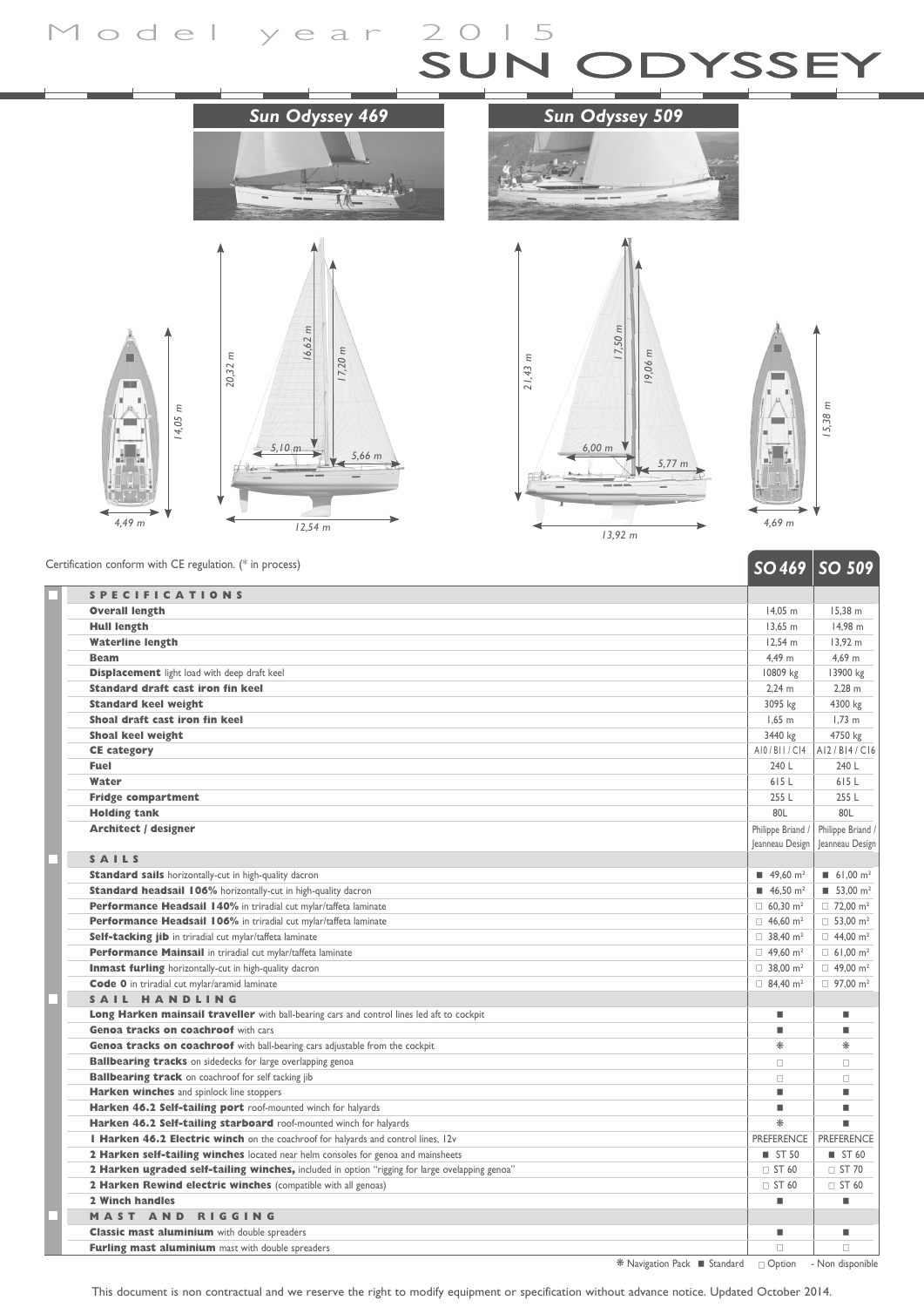|                                                                                                                                                                                 | --                                                      |                                       |
|---------------------------------------------------------------------------------------------------------------------------------------------------------------------------------|---------------------------------------------------------|---------------------------------------|
| <b>Aluminium boom</b> with rigid vang                                                                                                                                           | ш                                                       | ٠                                     |
| <b>Single backstay</b>                                                                                                                                                          | ш                                                       | ٠                                     |
|                                                                                                                                                                                 | $\Box$                                                  | 0                                     |
| <b>Backstay</b> with hydraulic adjuster                                                                                                                                         |                                                         |                                       |
| <b>Genoa furler</b> with twin grove and furling line led to cockpit                                                                                                             | ш                                                       | ٠                                     |
| <b>Below deck genoa furler</b> with furling line led to cockpit                                                                                                                 |                                                         | □                                     |
| <b>Running rigging boom topping lift,</b> main halyard, jib halyard, main sheet, jib sheets in polyester                                                                        | ш                                                       | ٠                                     |
| <b>Running rigging</b> is low-stretch Dyneema                                                                                                                                   | ▲                                                       | ▲                                     |
| <b>Standing rigging</b> is discontinuous wire 1x19                                                                                                                              | ш                                                       | ٠                                     |
| <b>Standing rigging</b> is Dyform discontinuous wire                                                                                                                            | ▲                                                       | ▲                                     |
| Tack point reinforcement at stem head for attachment of asymetrical spinnaker or code 0                                                                                         | ⋇                                                       | ⋇                                     |
| Running rigging for asymmetrical spinnaker / code 0 includes: 2 sheets, Ihalyard, I downhaul, turning blocks for mast base and sidedecks                                        | $\Box$                                                  | □                                     |
|                                                                                                                                                                                 | $\Box$                                                  |                                       |
| <b>Releasable forestay</b> for staysail (option not compatible with self-tacking jib)                                                                                           |                                                         | $\Box$                                |
| Windex 15                                                                                                                                                                       | ⋇                                                       | ₩                                     |
| <b>Asymmetrical lazy bag</b> with integrated lazy jacks                                                                                                                         | ш                                                       | ш                                     |
| <b>Halyard bags</b>                                                                                                                                                             | ⋇                                                       | ⋇                                     |
| COCKPIT                                                                                                                                                                         |                                                         |                                       |
| <b>Large cockpit table</b> with storage compartments, icebox, space for instruments                                                                                             | п                                                       | ٠                                     |
| <b>Folding teak cockpit table</b> replaces GRP cockpit table with all the same functions                                                                                        | $\Box$                                                  | □                                     |
| Wood battens on bench seats, fold-down platform and transom                                                                                                                     | п                                                       | ш                                     |
| <b>Teak battens on cockpit floor</b>                                                                                                                                            | $\Box$                                                  | □                                     |
|                                                                                                                                                                                 |                                                         |                                       |
| <b>Cockpit lockers</b> 2 under bench seats, 2 large lockers under helm stations and 1 central locker designed to hold the optional generator                                    | п                                                       | ш                                     |
| Gas locker for 2 gas bottles, cut-off valve under stove                                                                                                                         | ш                                                       | ٠                                     |
| 2 Steering stations wheels with a leather wrap, space for flush mounted gps at each helm, stainless steel handrail                                                              | ш                                                       | ٠                                     |
| <b>Composite steering</b> wheels black, replaces standard wheels                                                                                                                | $\Box$                                                  | □                                     |
| <b>Emergency tiller fitting in cockpit floor</b>                                                                                                                                | ш                                                       | ш                                     |
| <b>Engine control throttle</b> lever and engine panel located at starboard helm                                                                                                 | п                                                       | п                                     |
| <b>360 docking with joystick mounted at cockpit table</b>                                                                                                                       | DPOD 90                                                 | □ POD 120                             |
| Large aft fold-down swim platform with telescopic ladder                                                                                                                        |                                                         |                                       |
|                                                                                                                                                                                 | <b>PREFERENCE</b>                                       | <b>PREFERENCE</b>                     |
| <b>Linear drive unit</b> for aft platform motorises raising and lowering platform                                                                                               |                                                         |                                       |
| <b>Hinged companionway</b> doors in plexiglas                                                                                                                                   | п                                                       | ٠                                     |
| Sliding horizontal hatch in plexiglas                                                                                                                                           | п                                                       | ш                                     |
| Wide sprayhood in Sunbrella®                                                                                                                                                    | $\Box$                                                  | □                                     |
| Large 4 bow cockpit bimini with viewing ports above each helm that can be folded back and out of the way when not in use                                                        | $\Box$                                                  | $\Box$                                |
| <b>Cockpit cushions</b> Sunbrella® Sling Taupe with backrests and attachment clips                                                                                              | $\Box$                                                  | □                                     |
| <b>DECK HARDWARE</b>                                                                                                                                                            |                                                         |                                       |
| <b>Open bow pulpit in stainless steel</b>                                                                                                                                       | ш                                                       | ٠                                     |
| <b>Stern pulpits</b> in stainless steel with bracket for buoy                                                                                                                   | ш                                                       | ٠                                     |
|                                                                                                                                                                                 | ш                                                       | ٠                                     |
| <b>Stemhead fitting</b> in stainless steel with double anchor rollers                                                                                                           |                                                         |                                       |
| <b>Lifelines 2 levels</b> of stainless steel wire, lifeline gates                                                                                                               | ш                                                       | ٠                                     |
| <b>Toerail</b>                                                                                                                                                                  | п                                                       |                                       |
| <b>Mooring cleats</b> x6 in aluminium                                                                                                                                           | ш                                                       | ٠                                     |
| Handrails on coachroof in solid wood                                                                                                                                            | ш                                                       | ٠                                     |
| <b>Anchor locker</b>                                                                                                                                                            | п                                                       |                                       |
| <b>Anchor windlass 12v</b> with chainwheel                                                                                                                                      | $\blacksquare$ 1000W - 10mm $\blacksquare$ 1500W - 12mm |                                       |
| Second windlass control mounted cockpit table with chain counter                                                                                                                | $\Box$                                                  | $\Box$                                |
| <b>Teak sidedecks</b>                                                                                                                                                           | $\Box$                                                  | $\Box$                                |
| <b>Wooden rubrail</b> located just below deck edge                                                                                                                              | $\Box$                                                  | $\Box$                                |
|                                                                                                                                                                                 | $\Box$                                                  | $\Box$                                |
| Mooring kit 4 braided dock lines 6 fenders                                                                                                                                      |                                                         |                                       |
| Anchoring kit 20kg DELTA anchor with 32m of 10mm chain and 45m of line                                                                                                          | $\Box$                                                  |                                       |
| Anchoring kit 25kg DELTA anchor with 40m of 12mm chain and 50m of line                                                                                                          |                                                         | 0                                     |
| Electric seawater washdown pump 12V in anchor locker with hose and nozzle                                                                                                       |                                                         | $\Box$                                |
| <b>Hydraulically operated</b> gangway on transom                                                                                                                                |                                                         | 0                                     |
| Long lateral coachroof windows drape-formed                                                                                                                                     | п                                                       | ш                                     |
| Large, fixed hull ports                                                                                                                                                         | 8                                                       | $ 0\rangle$                           |
| <b>Opening ports</b>                                                                                                                                                            | $4 (+2 opt.)$                                           | $4 (+2 opt.)$                         |
| <b>Opening hatches</b>                                                                                                                                                          | $\mathbf{H}$                                            | $\mathbf{H}$                          |
| <b>Curtain set for windows</b> ports and hatches insect screens for hatches                                                                                                     | PREMIERE                                                | <b>PREMIERE</b>                       |
| <b>SAIL LOCKER FORWARD</b>                                                                                                                                                      |                                                         |                                       |
|                                                                                                                                                                                 |                                                         |                                       |
| <b>Access via lockable</b> deck hatch                                                                                                                                           | ш                                                       | ш                                     |
| <b>Access ladder</b> in stainless steel                                                                                                                                         | ш                                                       | ш                                     |
| TECHNICAL FEATURES AND OPTIONS                                                                                                                                                  |                                                         |                                       |
| <b>CONSTRUCTION</b>                                                                                                                                                             |                                                         |                                       |
| Hull : monolithic GRP hull hand-laid into a 2-part opening mould. ISO gelcoats. Barrier coat used to guard against osmosis                                                      | ш                                                       | ш                                     |
| 3rd Generation counter-moulded structure glued and laminated to hull for strength. High-load zones cut-out for access to the hull                                               | п                                                       | ٠                                     |
| Injected deck via Prisma Process®. This process yields a very high-end part that is finished on both sides and reduces the weight by 30% with minimum impact on the environment | п                                                       | ш                                     |
| <b>LIGHTING</b>                                                                                                                                                                 |                                                         |                                       |
|                                                                                                                                                                                 |                                                         |                                       |
| LED navigation lights                                                                                                                                                           | <b>PREMIERE</b>                                         | <b>PREMIERE</b>                       |
| LED and halogen interior lighting                                                                                                                                               | П                                                       | ш                                     |
| LED indirect lighting (not available for every version)                                                                                                                         | $\Box$                                                  | 0                                     |
| <b>ELECTRICAL</b>                                                                                                                                                               |                                                         |                                       |
| Main electric panel at navigation station backlit in a soft blue light, 12V plug, lcd display                                                                                   | ٠                                                       | ٠                                     |
| 12V circuit for house and engine systems. 12V plugs and 220V plugs in each cabin, saloon, chart table and galley                                                                | ш                                                       | ш                                     |
| 12V for house bank                                                                                                                                                              | 3 x 115 A/H 12V 3 x 115 A/H 12V                         |                                       |
| 12V for engine bank                                                                                                                                                             |                                                         | I x I I0 A/H I 2V   I x I I0 A/H I 2V |
| Additional house bank batteries 2 X 115 A/H                                                                                                                                     | <b>PREMIERE</b>                                         | <b>PREMIERE</b>                       |
|                                                                                                                                                                                 |                                                         |                                       |
| Engine alternator: 125A                                                                                                                                                         | ш                                                       | ш                                     |

 *SO 469 SO 509*

This document is non contractual and we reserve the right to modify equipment or specification without advance notice. Updated October 2014.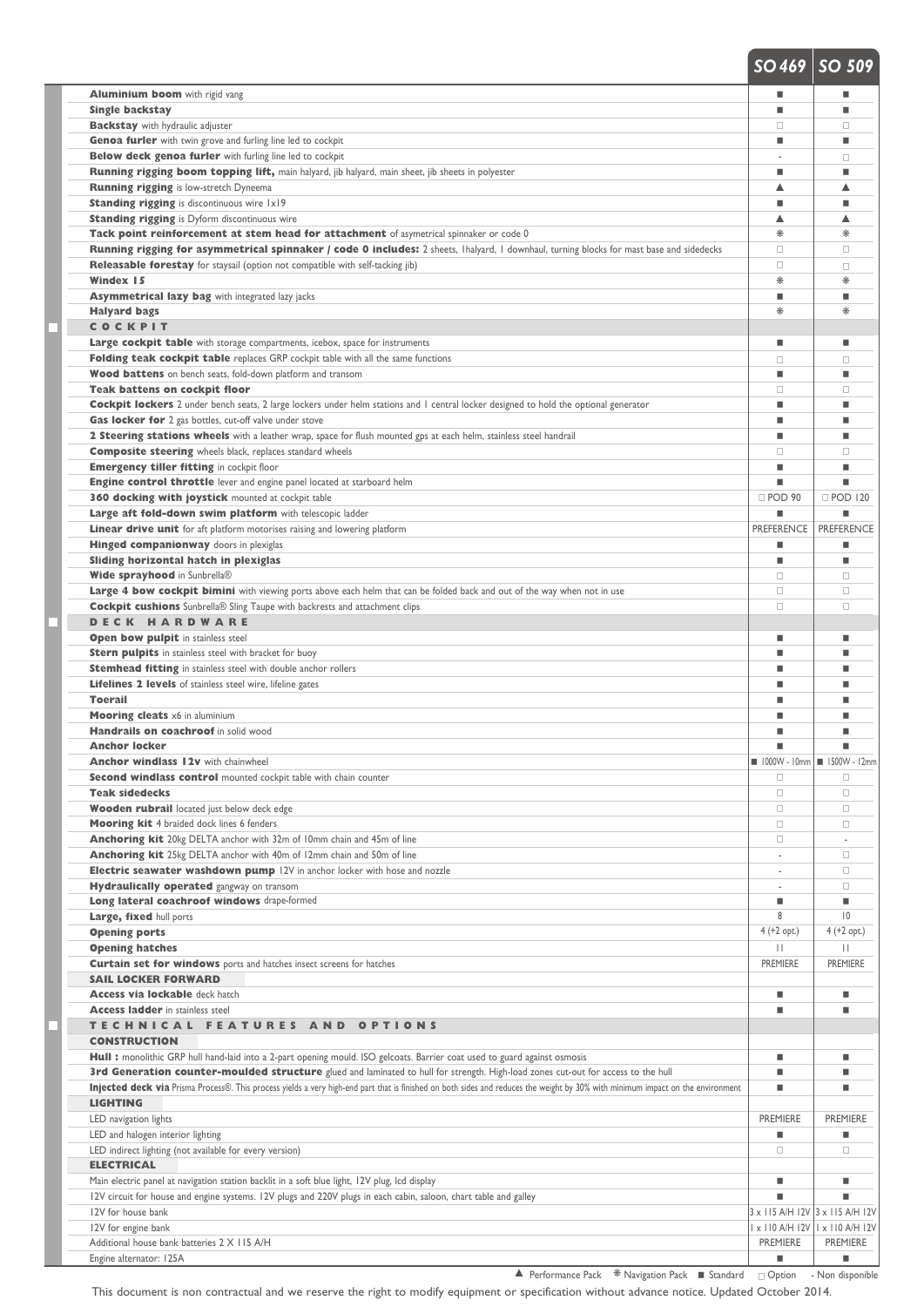|                                                                                                                                               |                   | $SO469$ SO 509    |
|-----------------------------------------------------------------------------------------------------------------------------------------------|-------------------|-------------------|
| Battery switches: in the aft cabin                                                                                                            | ٠                 |                   |
| 2 x 40 amp battery chargers for 12V battery banks to ensure rapid recharging at the dock or when using the generator                          | <b>PREMIERE</b>   | <b>PREMIERE</b>   |
| 2000W inverter                                                                                                                                | $\Box$            | $\Box$            |
| Generator ONAN 6KW 220V 2400RPM its sound shield and located in a sound-shielded compartment in the transom, access via water-tight hatch     | $\Box$            | $\Box$            |
| Solar pannels on coachroof 2 x Solara 68W                                                                                                     | $\Box$            | $\Box$            |
| <b>PLUMBING</b>                                                                                                                               |                   |                   |
| <b>FRESH WATER</b>                                                                                                                            |                   |                   |
| Fresh water system with high-pressure 12v pump (1 9/min) inline filter and accumulator tank                                                   | ٠                 |                   |
| 2 Roto moulded water tanks 385I tank under the forward berth and 230I tank under aft cabin berth                                              | ٠                 |                   |
| Tank manifold with selector valves                                                                                                            | п                 |                   |
| Tank gauges located at the electrical panel                                                                                                   | ٠                 | ٠                 |
| 40 L hot water heater connected to engine heat exchanger and 220v electrical system                                                           | ٠                 |                   |
| Hot and cold water shower at the transom                                                                                                      |                   |                   |
| Dock water inlet with pressure regulator. Allows the use of onboard systems without using water in the tanks when at the dock                 | <b>PREFERENCE</b> | <b>PREFERENCE</b> |
| Dessalator water maker located under port side settee in saloon, operates on 12V and 220V for maximum efficiency, capacity 60 L per hour      |                   | П                 |
| <b>RAW AND WASTE WATER</b>                                                                                                                    |                   |                   |
| Shower pumps with macerator function, activation of shower pumps via switch                                                                   | ٠                 | ш                 |
| Large manual pump marine toilets                                                                                                              | ٠                 | ш                 |
| Electric Quiet-Flush toilets in place of standard, available for each head compartment                                                        | $\Box$            | $\Box$            |
| 80 litre holding tank with gravity drain and deck fitting for forward starboard head (port aft head equipped with standard 85L tank)          | $\Box$            | $\Box$            |
| <b>BILGE DRAINAGE</b>                                                                                                                         |                   |                   |
| Electric bilge pump located in bilge area with activation via switch at electrical panel                                                      | ٠                 | ٠                 |
| Electric bilge pump located in the forward sail locker, with activation via float switch, with separate hose from primary bilge pump          | ٠                 |                   |
| Dual-action manual bilge pump located in the cockpit, with separate hose from primary bilge pump                                              | ٠                 | ш                 |
| <b>ENGINE AND STEERING</b>                                                                                                                    |                   |                   |
| Yanmar 4JH5-CE Sail Drive 4-cylinder Turbocharger - 54 HP / 39 KW - Engine alternator: 125A                                                   | ٠                 |                   |
| Yanmar 4JH4-TCE Sail Drive 4-cylinder Turbocharger - 75 HP / 55 KW - Engine alternator: 125A                                                  |                   |                   |
| Engine panel and throttle located near starboard helm                                                                                         | ٠                 | ٠                 |
| Insulation foam 40mm with film, exhaust system roto moulded exhaust mixer with stainless steel exhaust fitting on hull                        | ٠                 | ш                 |
| GRP engine bed and liner, roto moulded exhaust mixer with stainless steel fitting on hull                                                     |                   |                   |
| Compatible 360 docking                                                                                                                        | D POD 90          | □ POD 120         |
| 3-Blade fixed propeller                                                                                                                       | ш                 |                   |
| 3-Blade folding propeller                                                                                                                     | ▲                 | ▲                 |
| Ventilation system extractor fan located in engine room                                                                                       | ٠                 | ٠                 |
| Roto moulded fuel tank (240 l) located under aft cabin berth                                                                                  | ٠                 | ш                 |
| Access behind steps to engine compartment                                                                                                     | ٠                 | ш                 |
| Extra diesel storage tank 240 L in lieu of one water tank                                                                                     | $\Box$            | $\Box$            |
| Bow thruster 24V with separate 24V OPTIMA REDTOP battery bank                                                                                 | $\Box$            | п                 |
| <b>NAVIGATION</b>                                                                                                                             |                   |                   |
| Electronic pack with I transducer for speed and depth in the hull, I wind sensor at masthead and I Raymarine i70 display on the cockpit table | $\Box$            | $\Box$            |
| Raymarine E95 9" chart plotter display flush-mounted at starboard helm, with mapping (one per helm)                                           | $\Box$            | $\Box$            |
| 4Kw raymarine digital radome and mast mount                                                                                                   | $\Box$            | $\Box$            |
| Raymarine spx autopilot control computer with integrated gyro compass and hydraulic autopilot arm connected directly to steering quadrant     | $\Box$            | $\Box$            |
| VHF RAY55e with ais transponder at the chart table                                                                                            | $\Box$            | $\Box$            |

|                                                                                                                                                            | SO 469          |          |                     | SO 509                              |                     |           |           |
|------------------------------------------------------------------------------------------------------------------------------------------------------------|-----------------|----------|---------------------|-------------------------------------|---------------------|-----------|-----------|
|                                                                                                                                                            | 3C/2H           | 3C/3H    | 4C/4H               | 3C/2H                               | 4C/2H               | 4C/3H     | 5C/3H     |
| COMFORT FEATURES AND OPTIONS                                                                                                                               |                 |          |                     |                                     |                     |           |           |
| FUSION DVD/CD/MP3 player with AUX input, 2 Bose® surround sound speakers in the saloon, I Bose® base unit and 2 waterproof exterior speakers               | <b>PREMIERE</b> | PREMIERE |                     | PREMIERE PREMIERE PREMIERE PREMIERE |                     |           | PREMIERE  |
| Tv antenna for mast mounting                                                                                                                               | 0               | 0        | 0                   | α                                   | $\Box$              | α         | □         |
| 23" LED TV mounted at nav station, pivots to be visible from settee and latches when underway, connected to dvd player and bose® 2.1 Surround-sound system | $\Box$          | □        | □                   | $\Box$                              | $\Box$              | α         | П         |
| LED TV in forward cabin 23" with a dvd/cd/mp3 player and 2 stereo speakers                                                                                 | $\Box$          | $\Box$   | ÷                   | $\Box$                              | $\Box$              |           |           |
| Cruisair <sup>®</sup> air conditioning runs via shorepower or generator with 3 units                                                                       | 32000 BTU       |          | 32000 BTU 32000 BTU |                                     | 44000 BTU 44000 BTU | 44000 BTU | 44000 BTL |
| Diesel forced air heating                                                                                                                                  | α               |          |                     |                                     |                     |           |           |
| Eberspacher® circulating water heating system 12,000W with outlets in all cabins and toilets                                                               |                 | п        | п                   | п                                   | п                   | п         | п         |
| <b>INTERIOR FEATURES AND OPTIONS</b>                                                                                                                       |                 |          |                     |                                     |                     |           |           |
| <b>WOOD</b>                                                                                                                                                |                 |          |                     |                                     |                     |           |           |
| Alpi Fine Teak® interior with marine ply core, solid trim, anti-uv varnish                                                                                 | ш               | п        | ш                   | ш                                   | ٠                   | ш         | ш         |
| Ceiling panels and hull liner wood panels with vinyl lining                                                                                                | г               | ш        | п                   |                                     |                     |           |           |
| Light oak laminate floorboards                                                                                                                             | п               | ш        | ш                   | ٠                                   | ٠                   | ٠         | ш         |
| Laminate floorboards with light-coloured stripes and varnished edges                                                                                       | □               | 0        | о                   | П                                   | $\Box$              | п         | П         |
| Dark oak laminate floorboards                                                                                                                              | α               | □        | □                   | п                                   | $\Box$              | п         | п         |
| <b>FORWARD CABIN</b>                                                                                                                                       |                 |          |                     |                                     |                     |           |           |
| Double berth with high-density foam mattress                                                                                                               | ш               | ш        | ٠                   | ٠                                   | ٠                   | ш         | ш         |
| Mattress battens for owner's cabin berth                                                                                                                   | α               | $\Box$   | ×,                  | п                                   | $\Box$              |           |           |
| Extra wide cabin door for easy access (56cm)                                                                                                               | п               | п        | ×                   | ш                                   | ш                   |           | $\sim$    |
| Large hanging locker to starboard                                                                                                                          | г               | ш        | ٠                   | п                                   | ٠                   | ■         | ш         |
| Additional hanging locker to port                                                                                                                          | п               | ш        | ٠                   | ٠                                   | ٠                   |           |           |
| An office/vanity area with leatherette desktop, mirror and storage area with light                                                                         | г               | ٠        | ٠                   | п                                   |                     |           |           |
| Pneumatically-assisted opening storage cabinets under side deck                                                                                            | п               | ш        |                     | п                                   |                     |           | ш         |
| Storage cabinets under side deck                                                                                                                           |                 |          | ш                   |                                     |                     |           |           |
| LED reading lights and overhead led lighting                                                                                                               | п               | ш        | ш                   | ٠                                   | ٠                   | ш         | ш         |
| Indirect led lighting (option) under upper storage cabinets                                                                                                | п               | п        | ٠                   | п                                   | л                   |           |           |
| Full-length mirror                                                                                                                                         | ш               | п        | $\sim$              | п                                   | ш                   | ٠         | $\sim$    |
| Handrail with leather wrap                                                                                                                                 | п               | ш        |                     |                                     |                     |           |           |